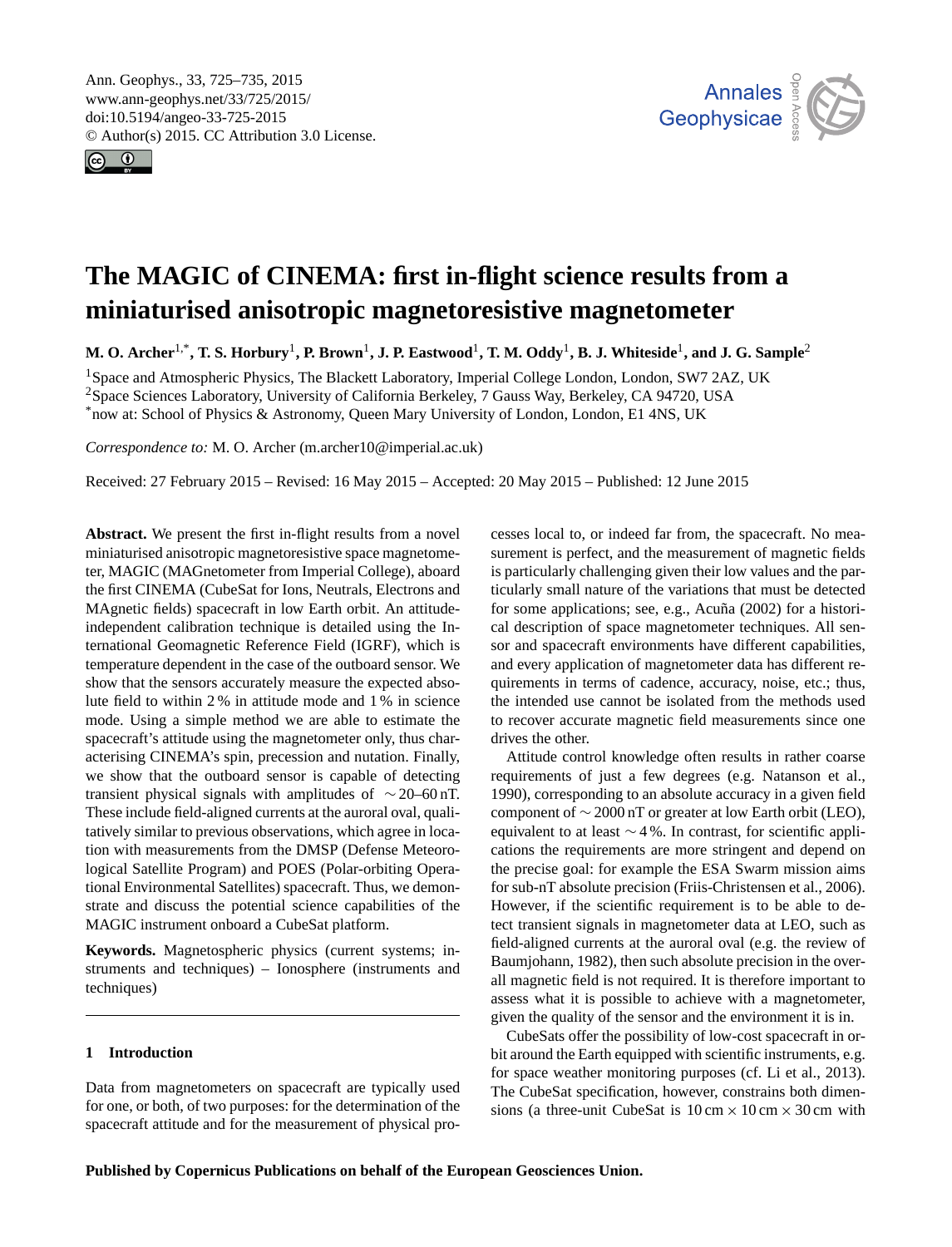<span id="page-1-0"></span>**Table 1.** Summary of the MAGIC data used in this paper including

| 27 Sep 2012 | 19 Nov 2013 |
|-------------|-------------|
| 478         | 495         |
| 786         | 751         |
| 64.68       | 64.67       |
| 97.35       | 97.18       |
| 27          | 37          |
| Attitude*   | Science     |
| IB.         | OΒ          |
| 231         | 46          |
| $10 - 16$   | 0.128       |
| 1.2.        | 1.0         |
| $-6$        | 8           |
| 48          | 31          |
|             |             |

<sup>∗</sup>The attitude mode data used in this paper were taken from

housekeeping data; hence, they have a lower time resolution than specified in [Brown et al.](#page-10-3) [\(2014\)](#page-10-3).

no protuberant parts at launch) and total mass  $(\leq 4 \text{ kg for})$ 3U) (e.g. [Selva and Krejci,](#page-10-4) [2012\)](#page-10-4). Furthermore, the dimensions restrict the amount of available power from solar cells to  $\leq$  2W per unit (e.g. [Bouwmeester and Guo,](#page-10-5) [2010\)](#page-10-5). In terms of magnetic field measurements, typical fluxgate magnetometer instruments used for space plasma physics applications (e.g. [Balogh et al.,](#page-9-2) [1997\)](#page-9-2) are thus unsuitable for use on CubeSats since they exceed all of these constraints. Additionally, a full magnetic cleanliness program (e.g. [Ludlam](#page-10-6) [et al.,](#page-10-6) [2008\)](#page-10-6) is not possible with CubeSats; thus, the raw data will be contaminated to some degree with fields of spacecraft origin. Therefore, in designing magnetometers (or indeed any scientific instrument) for CubeSat platforms, there must be a trade-off in mass, power and/or precision levels which will affect the instruments' capabilities.

Magnetometers flown on CubeSats thus far have typically been used for attitude purposes (e.g. [Sarda et al.,](#page-10-7) [2010\)](#page-10-7). However, there may also be potential science applications for magnetometers on such spacecraft: Quake-Sat's single-axis search-coil AC magnetometer has detected lightning-generated whistler mode waves (10–1000 Hz) and ELF bursts (10–150 Hz), simultaneously observed on the ground, which were possibly due to earthquakes [\(Bleier and](#page-9-3) [Dunson,](#page-9-3) [2005\)](#page-9-3); and DICE's (Dynamic Ionosphere CubeSat Experiment) DC vector magnetometer has detected ∼ 200 nT magnetic deflections due to field-aligned currents at the auroral oval during a marginally geomagnetically active period [\(Fish et al.,](#page-10-8) [2014\)](#page-10-8). The scientific capabilities that such lowerquality sensors (necessitated by the constraints of CubeSats) offer are as yet not entirely clear. In this paper we assess one such example from the first CINEMA (CubeSat for Ions, Neutrals, Electrons and MAgnetic fields) spacecraft.

<span id="page-1-1"></span>

**Figure 1.** Schematic of CINEMA indicating the inboard (IB) and outboard (OB) MAGIC sensors and their respective axes. Image credit: CINEMA consortium.

CINEMA is a 3U CubeSat equipped with avionics and science instruments [\(Vega et al.,](#page-10-9) [2009\)](#page-10-9) launched into low Earth orbit (LEO) on 13 September 2012, with orbital elements shown in Table [1,](#page-1-0) as a secondary payload from a P-POD (Poly Picosat Orbital Deployer) dispenser. Two additional near-identical CINEMA CubeSats were launched on 3 November 2013 which we do not discuss in this paper. The spacecraft's science instrumentation includes MAGIC (MAGnetometer from Imperial College), two novel miniaturised vector DC magnetometers using anisotropic magnetoresistive (AMR) sensors [\(Brown et al.,](#page-10-10) [2012,](#page-10-10) [2014\)](#page-10-3). One sensor, the inboard (IB), is contained within the spacecraft, whereas the other, the outboard (OB), is on the end of a 1 m stacer boom in order to reduce the effect of spacecraft fields on the measurements. The two sensors and their relative axes are illustrated in Fig. [1.](#page-1-1) [Brown et al.](#page-10-3) [\(2014\)](#page-10-3) provide a summary of the modes of operation of the instrument. The requirements of the MAGIC instrument are twofold. Firstly, the sensors (in particular the inboard) should provide measurements of Earth's magnetic field at a level of accuracy suitable for attitude-determination purposes [\(Vega et al.,](#page-10-9) [2009\)](#page-10-9). Secondly, the outboard sensor should be capable of detecting transient science signals in addition to Earth's field, e.g. magnetic perturbations associated with magnetospheric current systems, important for space weather monitoring (cf. [Clausen et al.,](#page-10-11) [2012\)](#page-10-11).

Unfortunately, there have been a number of problems with the spacecraft's systems hence only a limited amount of data has been retrieved from the first CINEMA spacecraft. In this paper we present the first in-flight MAGIC results from the two longest time intervals of MAGIC data obtained for which the onboard clock was reliable. In Sect. [2](#page-2-0) we describe the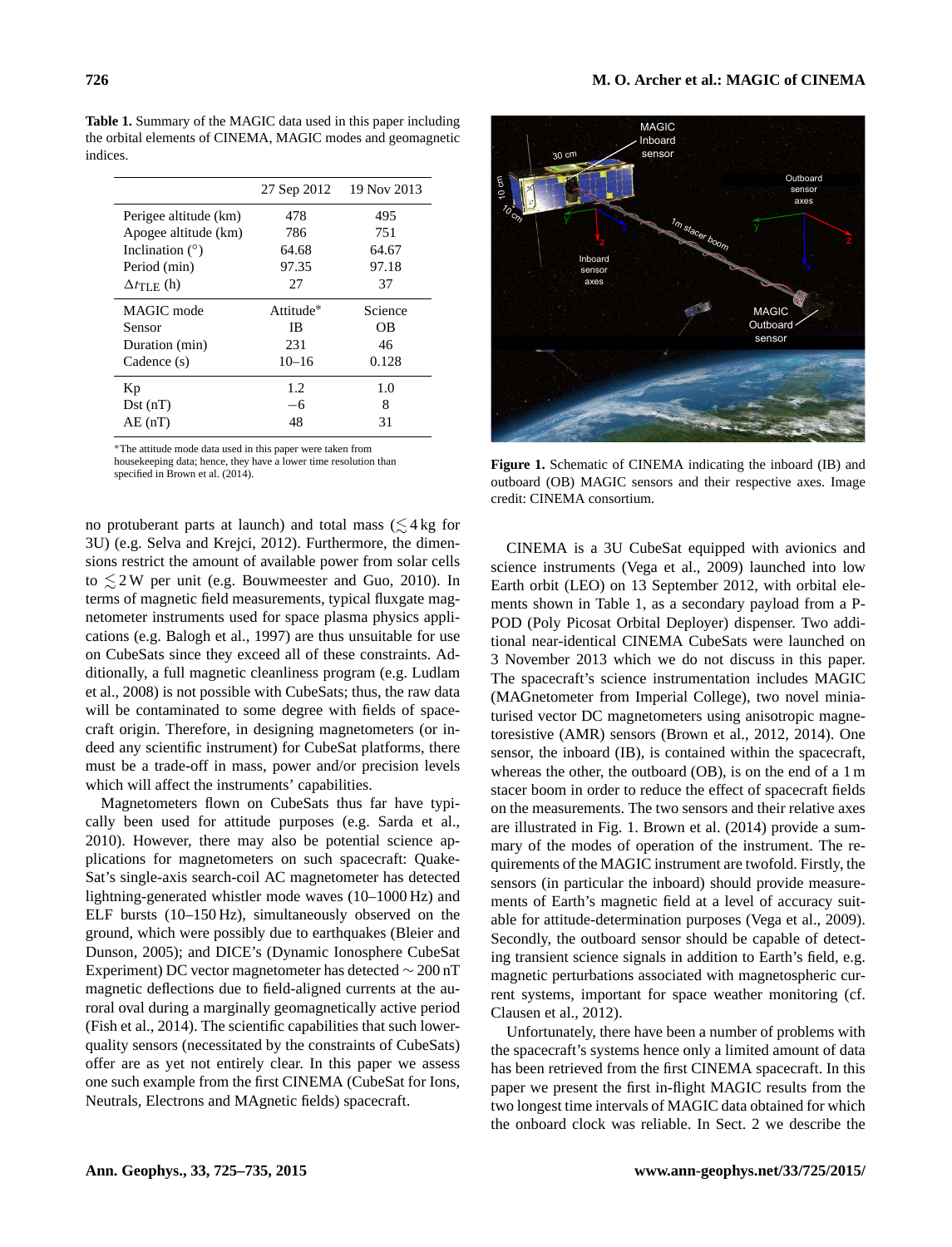attitude-independent calibration procedure used on the raw data, through the use of the International Geomagnetic Reference Field (IGRF). Following calibration, the attitude of the sensors is estimated using a simple magnetometer-only method as described in Sect. [3.](#page-5-0) Finally, Sect. [4](#page-7-0) discusses the small-amplitude ( $\sim$  20–60 nT), transient (> 21 mHz) science signals detected by MAGIC in science mode. These are revealed to be field-aligned currents at the auroral oval, which are corroborated by measurements from the DMSP (Defense Meteorological Satellite Program) and POES (Polar-orbiting Operational Environmental Satellites) spacecraft. We, therefore, assess the science capabilities of the MAGIC sensors flown on CINEMA through the use of simple magnetometeronly methods and discuss the possibilities of utilising sensors similar to MAGIC for science purposes in the future.

#### <span id="page-2-0"></span>**2 Attitude-independent calibration**

#### **2.1 The calibration problem**

The general calibration problem can be written as follows (e.g. [Kepko et al.,](#page-10-12) [1996\)](#page-10-12):

$$
\begin{pmatrix} b_x \\ b_y \\ b_z \end{pmatrix} = \begin{pmatrix} g_x \sin \theta_x \cos \phi_x & g_x \sin \theta_x \sin \phi_x & g_x \cos \theta_x \\ g_y \sin \theta_y \cos \phi_y & g_y \sin \theta_y \sin \phi_y & g_y \cos \theta_y \\ g_z \sin \theta_z \cos \phi_z & g_x \sin \theta_z \sin \phi_z & g_z \cos \theta_z \end{pmatrix} \quad (1)
$$

$$
\cdot \begin{pmatrix} B_{x,\text{sc}} \\ B_{y,\text{sc}} \\ B_{z,\text{sc}} \end{pmatrix} + \begin{pmatrix} O_x \\ O_y \\ O_z \end{pmatrix},
$$

where  $\boldsymbol{b}$  consists of the measured magnetic field components from the sensors and  $B_{\rm sc}$  are the real magnetic field vectors in orthogonal, spacecraft-fixed coordinates. The gains g are the scale factors between the physical magnetic field values and the measured values; measurements are always in volts but conventionally a preliminary scale factor (23 000 nT  $V^{-1}$ , here corresponding to an instrument range of  $\pm 57500$  nT; cf. [Brown et al.,](#page-10-3) [2014\)](#page-10-3) is applied so that the gains are of order unity and dimensionless. The angles  $\theta$  and  $\phi$  correspond to the orientation of each sensor component. Note that the sensor triad is approximately orthogonal by construction, i.e.  $\theta \sim (90, 90, 0)$ ° and  $\phi \sim (0, 90, 0)$ °, but in-flight calibration can often determine orientation to better than 0.1°, i.e. better than the triad can be constructed on the ground; hence, non-orthogonality must be allowed for in the calibration process. Finally, the offsets  $O$  are systematic errors in the measured fields either inherent to the sensor or due to spacecraft fields. The calibration parameters are, however, not constant over time and will drift depending on the quality of the sensor and the environment it inhabits, e.g. the Cluster fluxgate magnetometers have been found to be remarkably stable with long-term offset drifts of 0.2 nT per year and a temperature dependence of  $0.2 \text{nT}^{\circ}\text{C}^{-1}$  [\(Alconel et al.,](#page-9-4) [2014\)](#page-9-4).

#### **2.2 Method**

While an initial determination of calibration parameters is usually performed on the ground before launch, unfortunately this was not done for either the inboard or outboard MAGIC sensors that were flown on CINEMA-1. Therefore, the only calibration was determined in-flight, as detailed here. AMR sensors cannot achieve the ultra-high precision and stability of higher-quality magnetometers such as fluxgates; indeed, LEO spacecraft often utilise multiple sensors of different measurement types and capabilities in order to achieve the required precision (e.g. [Olsen et al.,](#page-10-13) [2003\)](#page-10-13). Consequently, we aim for a calibration of sufficient quality that spin tone and spacecraft-generated fields do not significantly affect the requirements of the MAGIC instrument, i.e. the ability to determine spacecraft attitude and detect transient physical signals.

<span id="page-2-1"></span>Most space plasma scientific spacecraft are spin stabilised, and spectral methods are applied to determine calibration parameters [\(Kepko et al.,](#page-10-12) [1996\)](#page-10-12), even when the physical field is not known since the incorrect determination of the calibration parameters results in residual spin tones in the despun data. However, in LEO the magnetic field changes rapidly due to the spacecraft motion ( $\sim$  50–90 nT s<sup>-1</sup> in CINEMA's orbit); hence, the assumption in this method of a constant field over a spin period does not apply. Furthermore, since the spacecraft's attitude is to be determined from the magnetometer data (see Sect. [3\)](#page-5-0), we must in the first instance use an attitude-independent method of calibration (e.g. [Fos](#page-10-14)[ter and Elkaim,](#page-10-14) [2008;](#page-10-14) [Springmann and Cutler,](#page-10-15) [2012\)](#page-10-15). Such methods rely on knowledge of the magnitude of the expected geomagnetic field at the spacecraft location.

We determine the spacecraft position at each time from a two-line element (TLE) set using the SGP4 orbit propagator [\(Hoots et al.,](#page-10-16) [2004;](#page-10-16) [Vallado et al.,](#page-10-17) [2006\)](#page-10-17). The average time difference from the TLE epoch (the time at which the orbital parameters are referenced),  $\Delta t_{\text{TLE}}$  is noted in Table [1.](#page-1-0) The use of the propagator thus requires the onboard clock to be well calibrated, a factor which limited the number of obtained data intervals from MAGIC which could be used. From the spacecraft positions we calculate the expected field from IGRF B. This model of Earth's inherent magnetic field is accurate to around 5 nT at LEO on average [\(Maus et al.,](#page-10-18) [2005\)](#page-10-18). However, since IGRF does not include contributions to the magnetic field from magnetospheric current systems, calibration parameters should strictly be determined during geomagnetically quiet times. This was the case for the two intervals used in this paper, as shown in Table [1.](#page-1-0)

All MAGIC datapoints out of the range of the instrument and large-amplitude spikes were removed before calibration. The attitude-independent calibration procedure used is an iterative procedure. First an initial guess of the (assumed constant) offsets, gains and angles is made. Equation [\(1\)](#page-2-1) is then inverted at each time  $t^i$ , yielding estimates of the calibrated magnetic field vectors in spacecraft-fixed coordinates  $B_{\text{sc}}^i$ .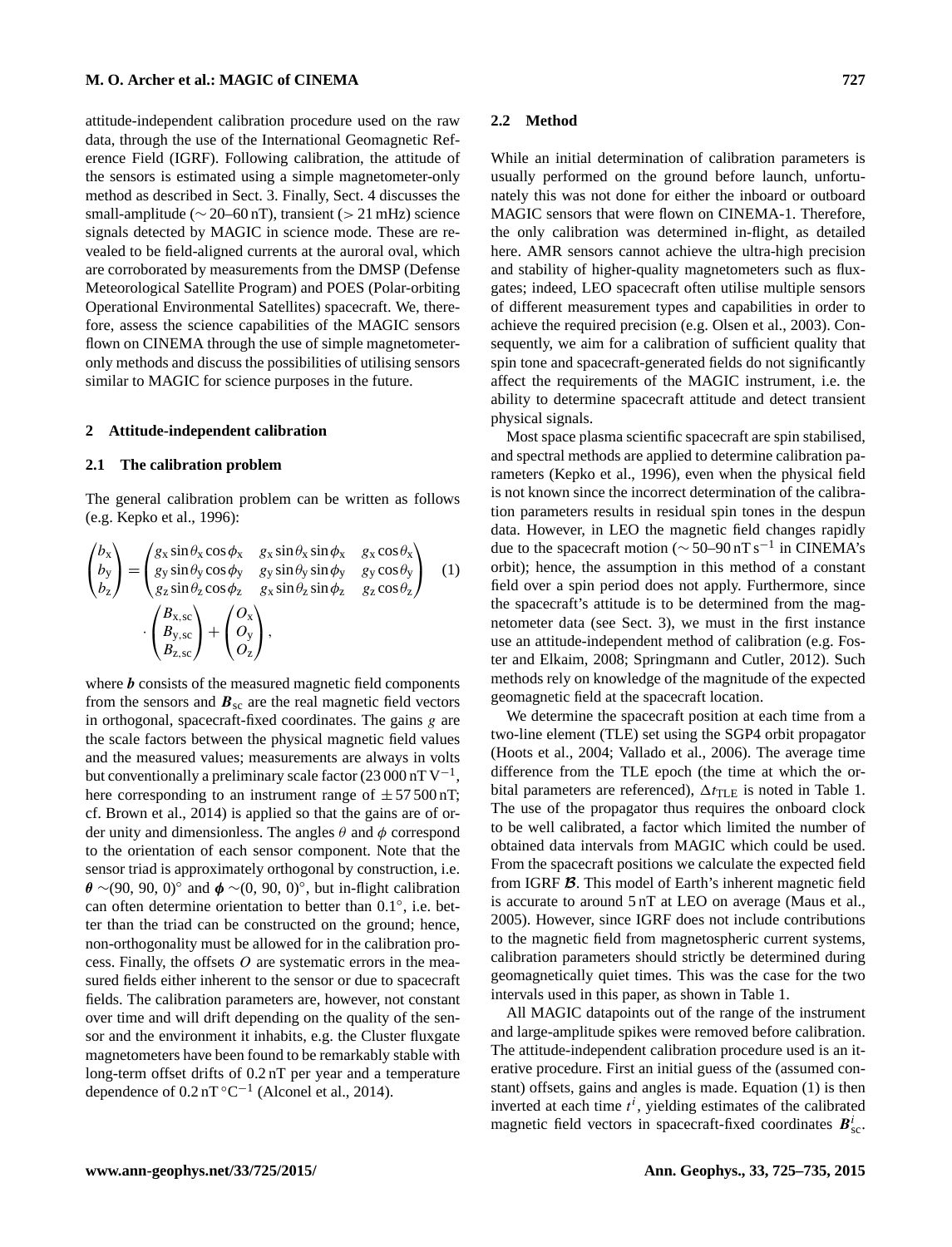<span id="page-3-0"></span>

**Figure 2.** Attitude mode data from the inboard MAGIC sensors. From top to bottom: magnetic latitude (blue) and magnetic local time (orange) of CINEMA; raw data from the three sensors (x, y, z in blue, green, red) with field strength shown in black; comparison of the raw (grey) and calibrated (blue) data to IGRF (black); percentage error of the calibrated field strength to IGRF, where the shaded area indicates the root mean squared error; comparison of despun calibrated data (solid) with IGRF (dotted) in GEI coordinates.

The square difference in field magnitude from IGRF is then calculated as

$$
\epsilon = \sum_{i=1}^{N} \left( \left| \boldsymbol{B}_{\text{sc}}^{i} \right| - \left| \boldsymbol{\mathcal{B}}^{i} \right| \right)^{2},\tag{2}
$$

where  $N$  is the number of datapoints. This algorithm is then iterated in order to minimise  $\epsilon$ , using the [Nelder and Mead](#page-10-19) [\(1965\)](#page-10-19) method to obtain successive estimates for the calibration parameters. This is repeated until stable solutions  $(\leq 0.01\%)$  are obtained, a process which typically takes  $~\sim$  1500 iterations.

# **2.3 Results**

## **2.3.1 Attitude mode**

Raw attitude mode data from the inboard MAGIC sensor are shown in the second panel of Fig. [2,](#page-3-0) with a comparison of the measured field magnitude (grey) and IGRF given in the third panel. We despiked the 10–16 s cadence data by removing any datapoints which differed from the previous by more

than 10 000 nT. While the uncalibrated data showed similar variations to IGRF over long timescales, there are shorter timescale oscillatory variations in the data due to the undetermined calibration parameters. Furthermore, MAGIC generally overestimated the field strength in the raw data. We applied the attitude-independent calibration procedure to the data, with the determined calibration parameters displayed in the first row of Table [2.](#page-5-1)

In order to reliably extract calibration parameters from attitude-independent procedures, the data must have good coverage of the attitude sphere, given by the components of calibrated data normalised by the field magnitude [\(Foster and](#page-10-14) [Elkaim,](#page-10-14) [2008\)](#page-10-14). We estimate the data coverage by binning the attitude sphere into 192 equal area bins (cylindrical projection), finding that 69 % of these contained datapoints. Furthermore, we use a  $\chi^2$  test for complete spatial randomness to quantify the clustering of the data on the attitude sphere, finding  $\chi^2 \sim 4\chi_{0.025}^2$ , where  $\chi_{0.025}^2$  corresponds to the upper limit of the 95 % confidence interval for a Poisson distribution hypothesis. We therefore deduce that, while there was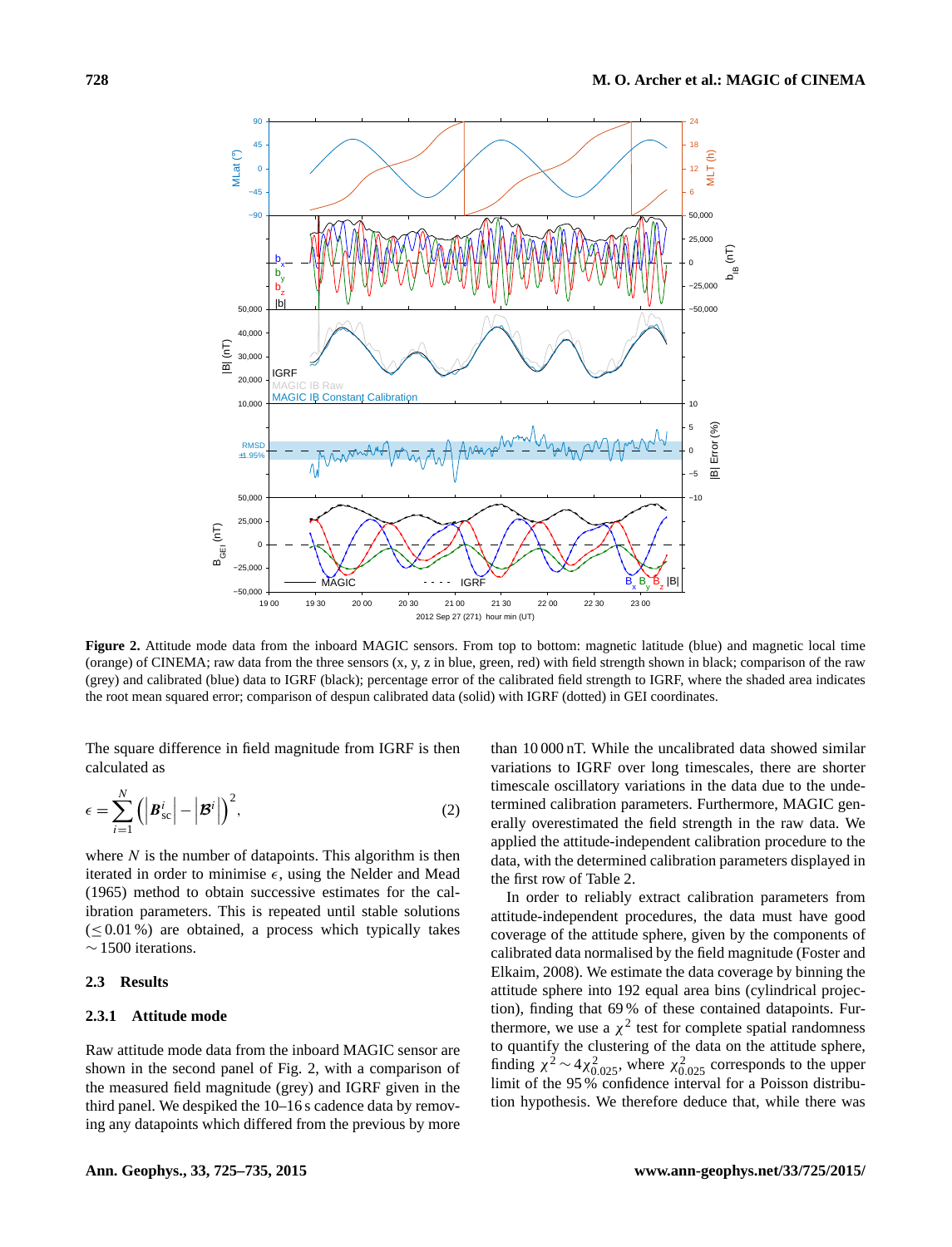<span id="page-4-0"></span>

**Figure 3.** Science mode data from the outboard MAGIC sensors in the same format as Fig. [2.](#page-3-0) In the third and fourth panels, the red lines correspond to the temperature-dependent calibration.

some clustering, there was fair coverage of the attitude sphere over this interval.

The resulting calibrated magnetic field strength is shown in blue in Fig. [2](#page-3-0) (third panel), with the percentage error displayed in the fourth panel. The root mean squared deviation (RMSD) from IGRF of the calibrated attitude mode data was 1.95 % over this interval. These differences are likely due to drifting or time-varying offsets and gains not captured by our constant calibration procedure since the differences (fourth panel) are oscillatory and close to the periods (and harmonics thereof) of the oscillations seen in the raw data (second panel). Nonetheless, the level of accuracy in the absolute field is sufficient for attitude determination, as we demonstrate in Sect. [3.](#page-5-0) The despun attitude mode data are shown in the bottom panel of Fig. [2.](#page-3-0)

# **2.3.2 Science mode**

Science mode data from the outboard MAGIC sensor are shown in Fig. [3,](#page-4-0) in the same format as before. Again, before calibration we removed datapoints out of range and despiked the  $128 \pm 4$  ms resolution data using a threshold difference of 500 nT. It is immediately clear from oscillations in  $|b|$  that the offsets were larger for this interval than for the attitude mode

data. Furthermore, while the inboard sensor overestimated the geomagnetic field, the outboard generally underestimated it. We applied the attitude-independent calibration procedure only to the first datapoint of each packet (5 s cadence) since these are the datapoints for which times are given (all other times were interpolated), resulting in the parameters listed in the second row of Table [2.](#page-5-1) Indeed the determined offsets and gains agree with our initial hypothesis in comparison to the attitude mode data. The offsets (which include DC fields of spacecraft origin) for this early development sensor are much larger (by at least a factor of 2) than those determined on the ground for subsequent further-developed AMR sensors [\(Brown et al.,](#page-10-3) [2014\)](#page-10-3), whereas the gains are within the expected range.

The constant calibration parameters for the science mode data yield an RMSD from IGRF of 3.07 %. While this error is in part oscillatory, as with the attitude mode data, the field strength is significantly overestimated at the start of the interval and underestimated at the end. It is known that AMRs have a high dependency on temperature compared to fluxgates [\(Brown et al.,](#page-10-3) [2014\)](#page-10-3); therefore, a thermistor was packaged with the outboard sensor so that temperature effects could be taken into account. The top panel of Fig. [4](#page-5-2) indeed shows that the temperature of the sensor varied a lot over this interval, rising from around  $70^{\circ}$ C at the start to just under  $100\degree$ C at the end, with some small oscillations also at similar periods to those seen in the magnetometer data. The large temperature variations are likely due to the sensor's low thermal inertia, since it was not potted, as well as the fact that CINEMA had been in direct sunlight for ∼ 3 days prior to this interval.

While the temperature dependence of all the calibration parameters for a sensor would ideally be determined on the ground before launch, [Brown et al.](#page-10-3) [\(2014\)](#page-10-3) showed that the offsets and gains of MAGIC AMR sensors have an approximately linear relationship with temperature, and [Fish et al.](#page-10-8) [\(2014\)](#page-10-8) used a linear temperature relationship in their AMR ground calibration. Therefore, we subsequently applied a temperature-dependent calibration to the science mode data to account for the large temperature drift during this interval. This was achieved by modifying the attitude-independent procedure, requiring a linear relationship of the offsets and gains with the temperature measured by the thermistor at each time, e.g.  $O_x(t) = c_xT(t) + d_x$ , where  $O_x(t)$  is now a time-varying magnetometer offset,  $T(t)$  is the temperature measured by the thermistor and  $c_x$  and  $d_x$  are the constants estimated through the iterative calibration procedure. The overall calibration parameters (raw  $\rightarrow$  temperature calibrated) are listed in the third row of Table [2](#page-5-1) and are shown as a function of time in the bottom two panels of Fig. [4.](#page-5-2) The gains have little temperature dependence and are extremely similar for all three sensor axes. The offsets, on the other hand, show a larger dependence on the temperature (particularly in one component), more so than that determined for later developed sensors which were potted with epoxy resin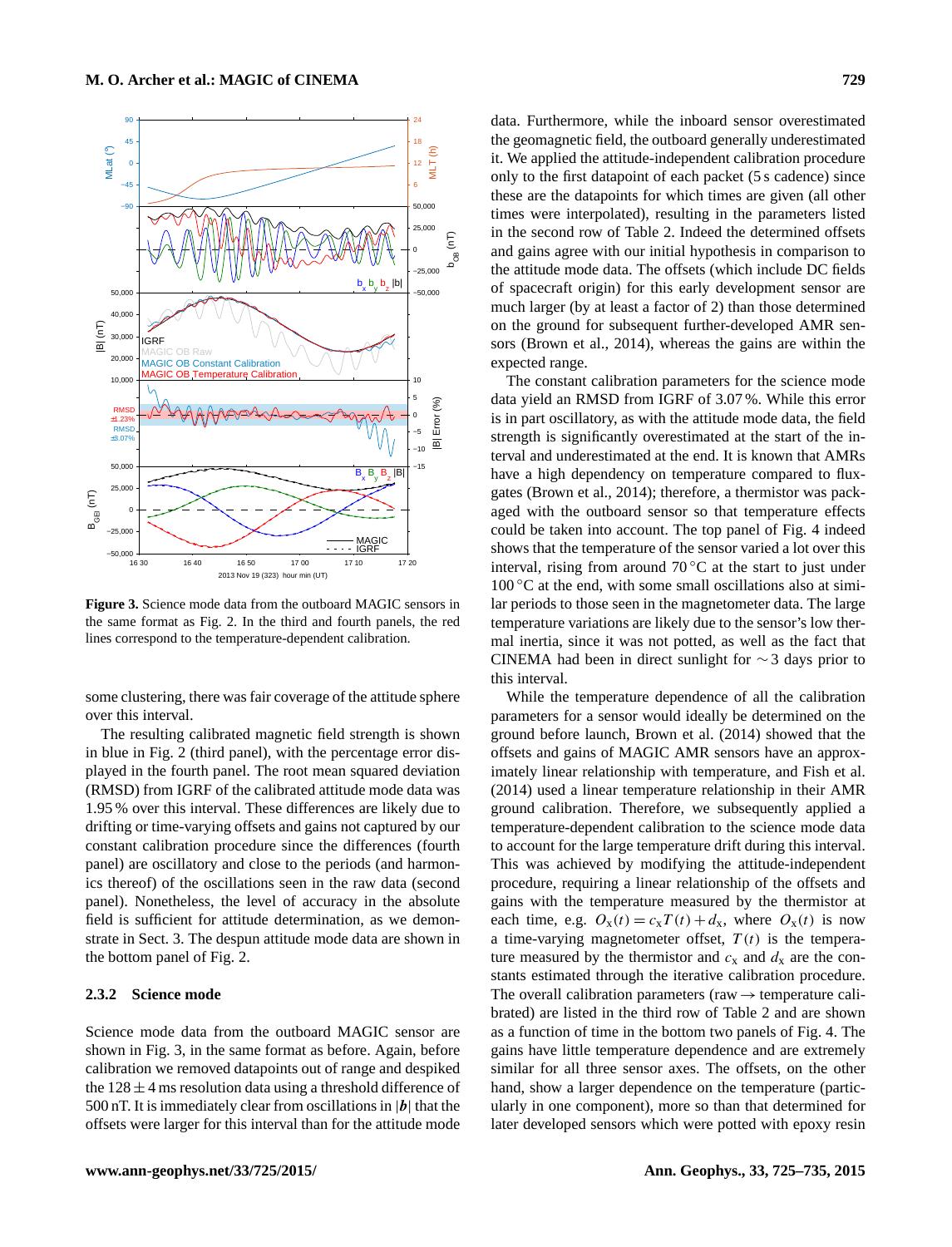| Calibration   | Gains          |                |           | Offsets $(nT)$ |         | Angles $(°)$ |                        |                        |                        |                       |                      |                |
|---------------|----------------|----------------|-----------|----------------|---------|--------------|------------------------|------------------------|------------------------|-----------------------|----------------------|----------------|
|               | g <sub>x</sub> | g <sub>y</sub> | gz        | $O_{\rm X}$    | $O_v$   | $O_{\rm Z}$  | $\Delta\theta_{\rm x}$ | $\Delta\theta_{\rm V}$ | $\Delta\theta_{\rm Z}$ | $\Delta \phi_{\rm X}$ | $\Delta\phi_{\rm V}$ | $\Delta\phi_z$ |
| Attitude mode | 1.046          | 1.125          | 1.161     | $-673$         | 309     | 2082         | 0.07                   | $-0.43$                | $-0.01$                | $-0.01$               | 0.31                 | $-0.00$        |
| Science mode  | 0.872          | 0.830          | 0.898     | 3488           | 2879    | 6582         | $-1.08$                | $-0.34$                | $-0.00$                | 0.00                  | $-0.86$              | $-0.00$        |
| (constant)    |                |                |           |                |         |              |                        |                        |                        |                       |                      |                |
| Science mode  | $-0.002T$      | $-0.003T$      | $-0.003T$ | $-7.834T$      | 18.763T | $-155.150T$  | $-1.08$                | $-0.34$                | $-0.00$                | 0.00                  | $-0.86$              | $-0.00$        |
| (temperature) | $+1.131$       | $+1.111$       | $+1.188$  | $+4185$        | $+1208$ | $+20395$     |                        |                        |                        |                       |                      |                |

<span id="page-5-1"></span>**Table 2.** List of determined calibration parameters. For temperature calibration, T is in ◦C.

<span id="page-5-2"></span>

Figure 4. From top to bottom: temperature at the outboard sensors; determined temperature-dependent offsets and gains (x, y, z in blue, green, red), where the dotted lines indicate the previous constant calibration parameters.

to increase the thermal inertia of the sensors [\(Brown et al.,](#page-10-3) [2014\)](#page-10-3).

The temperature calibration removes the over- and underestimation of the field at the start and end of the interval respectively and also reduces the amplitude of oscillating deviations, as shown in red on the third and fourth panels of Fig. [3.](#page-4-0) This calibration results in an RMSD from IGRF of 1.23 %, indicated by the red area (Fig. [3,](#page-4-0) fourth panel), which is just over 1.5 times more accurate than the inboard sensor in attitude mode. In this paper we perform no further calibration on the science mode data; therefore, we treat this RMSD as the absolute accuracy of the outboard MAGIC sensor in science mode. The data covered 85 % of the attitude sphere (not shown) with less clustering than before ( $\chi^2 \sim 2\chi_{0.025}^2$ ); thus, the calibration parameters are likely reliable. Again, we present the despun science mode data, using the method described in Sect. [3,](#page-5-0) in the final panel of Fig. [3.](#page-4-0)

## <span id="page-5-0"></span>**3 Attitude determination**

Following the attitude-independent calibration of MAGIC, we wish to use the magnetometer data to estimate the spacecraft and sensor attitude at each datapoint.

# **3.1 Method**

Upon deployment the spacecraft would have been randomly tumbling in its orbit. Whilst an attitude control system was developed for CINEMA utilising magnetorquers [\(Vega et al.,](#page-10-9) [2009\)](#page-10-9), unfortunately one of the torque coils was not operational, meaning that CINEMA did not successfully detumble. A common method of spacecraft attitude determination is through comparing measurements of vector quantities in spacecraft-fixed coordinates to reference vectors, such as IGRF in the case of magnetic fields. To uniquely determine the attitude at any time thus requires (at least) two independent vector measurements (e.g. [Wertz,](#page-10-20) [1978\)](#page-10-20). Had CINEMA successfully detumbled, the sun sensor would have provided a second vector in addition to the magnetic field [\(Vega et al.,](#page-10-9) [2009\)](#page-10-9). However, since this was not available, we must therefore estimate the spacecraft attitude using the magnetometer data only.

To represent rotations we use unit quaternions  $q = \langle \cos \frac{\Theta}{2}, \sin \Theta \rangle$  $\sin \frac{\Theta}{2} \hat{\boldsymbol{w}}$ , where  $\hat{\boldsymbol{w}}$  is the axis of rotation about which a rotation of  $\Theta$  is applied. The rotation from the (calibrated) measured field  $B_{\rm sc}$  in orthogonal, spacecraft-fixed coordinates to IGRF  $\mathcal{B}$  in the GEI frame at time  $t^i$  is given by

<span id="page-5-3"></span>
$$
\langle 0, \mathcal{B}^i \rangle = q_i \langle 0, \mathcal{B}_{\text{sc}}^i \rangle q_i^*,
$$
\n(3)

where  $q^*$  is the conjugate quaternion. We know the family of possible solutions at each time

$$
q_i \left( \Phi \right) = \left\langle \cos \frac{\Phi}{2}, \sin \frac{\Phi}{2} \frac{\mathcal{B}^i}{|\mathcal{B}^i|} \right\rangle \left\langle \cos \frac{\Theta}{2}, \sin \frac{\Theta}{2} \frac{\mathcal{B}_{\rm sc}^i \times \mathcal{B}^i}{|\mathcal{B}_{\rm sc}^i \times \mathcal{B}^i|} \right\rangle, \tag{4a}
$$

$$
\cos \Theta = \frac{\mathbf{B}_{\text{sc}}^i \cdot \mathbf{B}^i}{|\mathbf{B}_{\text{sc}}^i| |\mathbf{B}^i|},\tag{4b}
$$

which corresponds to firstly a rotation from the observed to expected field, followed by some arbitrary rotation about the expected field by  $\Phi$ . Inverting Eq. [\(3\)](#page-5-3) and taking the time derivative (indicated here by dots), gives

$$
\langle 0, \dot{\boldsymbol{B}}_{\rm sc}^i \rangle = \dot{q}_i^* \langle 0, \boldsymbol{B}^i \rangle q_i + q_i^* \langle 0, \dot{\boldsymbol{B}}^i \rangle q_i + q_i^* \langle 0, \boldsymbol{B}^i \rangle \dot{q}_i, \qquad (5)
$$

that is changes in the measured magnetic field can be due to changes in the spacecraft's attitude, i.e. rotation, or due to the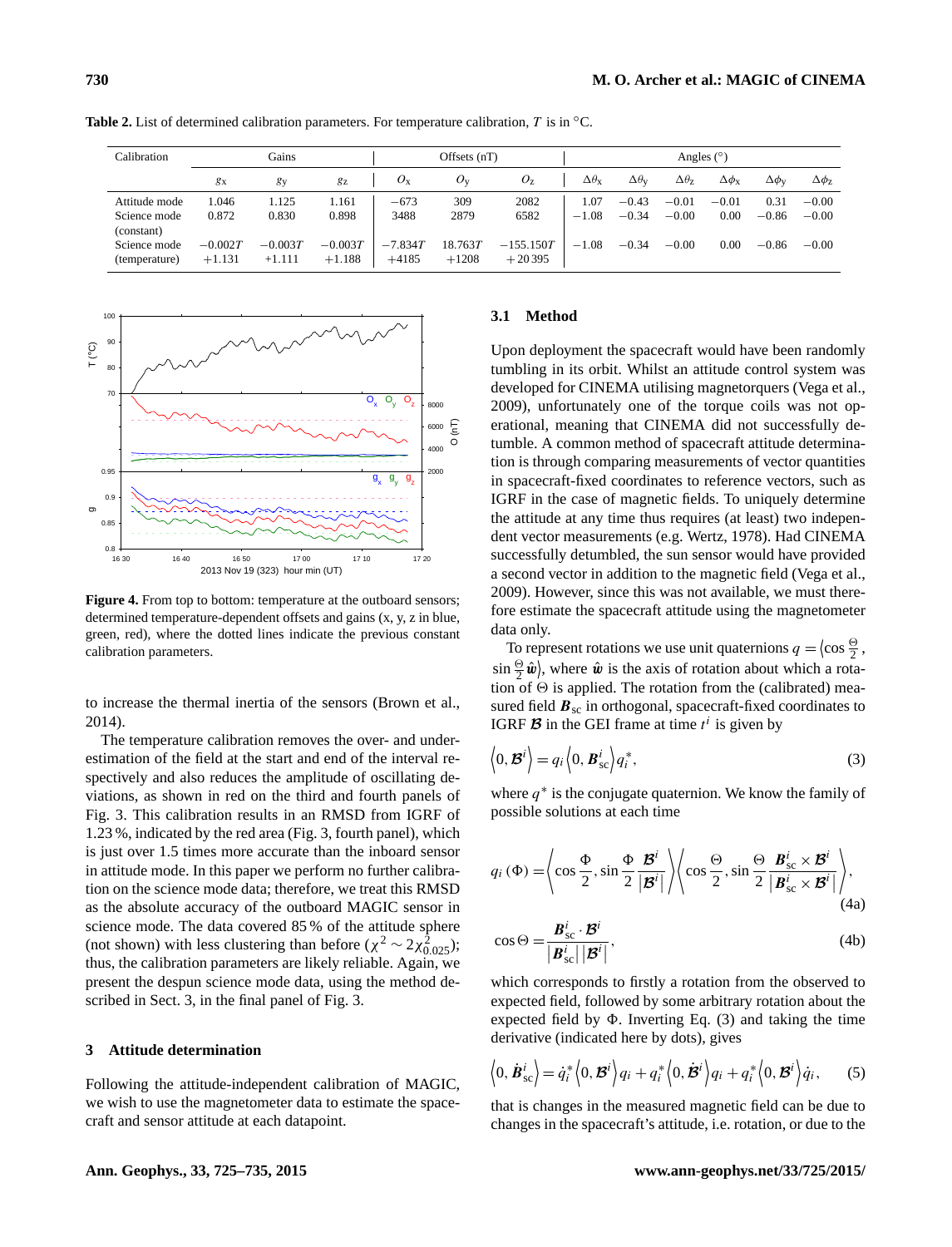<span id="page-6-0"></span>

**Figure 5.** Determined attitude of the inboard MAGIC sensors, represented as the three Euler angles.

real field changing, i.e. through spacecraft motion. In LEO the latter is significant, at  $\sim$  50–90 nT s<sup>-1</sup> for CINEMA.

It is clear from the data that CINEMA was spinning slowly; for example, in the attitude mode data (second panel of Fig. [2\)](#page-3-0), there were ∼ 10 oscillations of the magnetic field over an entire orbit. Given the cadence of the magnetometer data, the attitude of the spacecraft should thus have only changed by a few degrees at most between each datapoint. We therefore implement a simple method of attitude estimation here, choosing the attitude quaternion  $q_i(\Phi)$  which best fitted the next datapoint, i.e. the one which minimised the angle between  $q_i(\Phi)(0, \mathbf{B}_{\text{sc}}^{i+1})q_i^*(\Phi)$  and  $\mathbf{B}^{i+1}$ . This method thus results in attitude estimates at each datapoint, accurate to a few degrees (cf. [Natanson et al.,](#page-10-0) [1990\)](#page-10-0).

## **3.2 Results**

# **3.2.1 Attitude mode**

Figure [5](#page-6-0) shows the estimated attitude of CINEMA using the described method, represented as the three Euler angles

$$
q = \left\langle \cos \frac{\gamma}{2}, \sin \frac{\gamma}{2} \hat{z} \right\rangle \left\langle \cos \frac{\beta}{2}, \sin \frac{\beta}{2} \hat{y} \right\rangle \left\langle \cos \frac{\alpha}{2}, \sin \frac{\alpha}{2} \hat{x} \right\rangle, \tag{6}
$$

revealing that the spacecraft was spinning about the IB x axis with a  $\sim$  12 min period, along with substantial nutation/precession with a  $\sim$  8 min period. This is consistent with the raw data (second panel in Fig. [2\)](#page-3-0), whereby the y and z axes contained the largest oscillations at the spin period with similar amplitudes, whereas the  $x$  axis showed much smaller oscillations at a shorter period. Despun attitude mode data are displayed in the bottom panel of Fig. [2.](#page-3-0)

<span id="page-6-1"></span>

**Figure 6.** Power spectral densities (PSDs) of the components of the calibrated science mode data (19 November 2013) in both the orthogonal spacecraft fixed frame (lighter) and despun GEI frame, where IGRF has been subtracted from the latter. x, y and z components are given by blue, green and red respectively. The noise level at 1 Hz in the despun data is indicated by the black dotted line.

This nominal spin axis is along the boom direction (see IB axes in Fig. [1\)](#page-1-1). CINEMA's moment-of-inertia tensor should be largest about the boom axis if it successfully deployed. Therefore, one would expect the spacecraft to spin predominantly about this axis given the initial tumbling out of the P-POD and that one of the torque coils was not operational. Since the magnetometer data show the spacecraft was indeed spinning about the boom axis, we take this as evidence, corroborated by spacecraft onboard systems, that the boom did indeed successfully deploy.

## **3.2.2 Science mode**

Before determining the attitude for the science mode data, we applied a low-pass filter using the Morlet wavelet with a cutoff of 21 mHz to remove high-frequency signals and noise. The cutoff was chosen such that spin tones, as shown in Fig. [6,](#page-6-1) remained. We transform the left-handed sensor axes of the outboard into the same right-handed system as the inboard (see Fig. [1\)](#page-1-1) and subsequently apply the attitude determination procedure every 5 s to the filtered data. The expected relative orientations of the sensor axes have been corroborated by gradiometer mode data (not shown), whereby data from both sensors are recorded simultaneously [\(Brown](#page-10-3) [et al.,](#page-10-3) [2014\)](#page-10-3).

The results showed that in the year between the attitude and science mode data in this paper, CINEMA's attitude had substantially changed. This is clear from the power spectra of  $B_{\rm sc}$  in Fig. [6,](#page-6-1) where there are three different tones (corresponding to spin, precession and nutation) present in all three components. This is unlike the attitude mode data where only two tones were present, one of which was largely confined to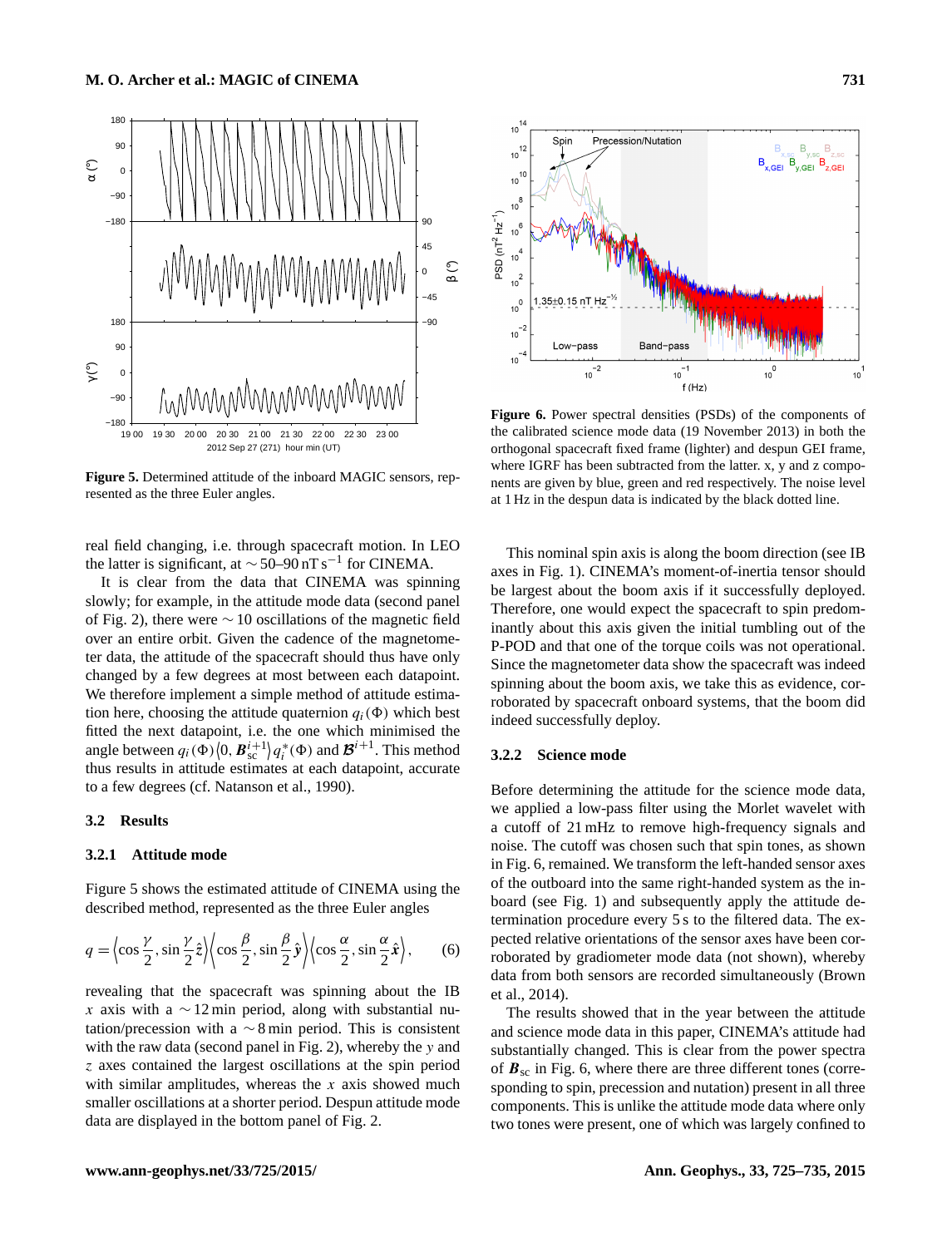<span id="page-7-1"></span>

**Figure 7.** Perpendicular components of the magnetic field (radial in blue, azimuthal in green) and calculated field-aligned currents.

a single axis. The result is that the Euler angles (not shown) are far more complicated than those displayed in Fig. [5.](#page-6-0)

The despun science mode data are displayed in the bottom panel of Fig. [3.](#page-4-0) We show power spectra of these components (where IGRF has been subtracted) in Fig. [6,](#page-6-1) revealing that all three spin tones have been greatly reduced. While errors in the calibration parameters lead to oscillations in the despun data at the spin frequencies, frequencies above the low-pass filter cutoff (in particular in the band-pass region highlighted in Fig. [6\)](#page-6-1) are suitable for science applications, as we demonstrate in the next section.

# <span id="page-7-0"></span>**4 Field-aligned currents (FACs)**

While we have shown that attitude information can be extracted by comparing the MAGIC data with IGRF, the requirements of the instrument additionally included the ability to detect transient physical signals in the time series due to either spatially or temporally confined phenomena. We transformed the despun MAGIC science mode data in a fieldaligned system  $(\nu, \phi, \mu)$ , where  $\mu$  is aligned with IGRF, ν is perpendicular to IGRF pointing radially outwards and  $\phi$  is the usual azimuthal direction; subsequently, we bandpass filtered the data to reveal transients. A lower cutoff of 21 mHz was used to remove spin tones due to errors in calibration, and the upper cutoff was set at 1.8 Hz in order to reduce noise and remove quasi-periodic spikes in the data of spacecraft origin.

The two perpendicular components of the magnetic field are shown in Fig. [7,](#page-7-1) revealing transient signals of ∼ 20– 60 nT in amplitude, particularly at the start of the interval, when CINEMA was at high magnetic latitudes in the Southern Hemisphere. Through the Ampère–Maxwell law  $\mathbf{j} = \nabla \times \mathbf{B}/\mu_0$ , the field-aligned currents (FACs) associated with these magnetic perturbations can be estimated using the method of [Lühr et al.](#page-10-21) [\(1996\)](#page-10-21), namely

$$
j_{\parallel} = \frac{1}{\mu_0 v_{\perp}} \frac{d}{dt} \left[ \boldsymbol{B}_{\perp} \cdot \hat{\boldsymbol{n}} \right],\tag{7}
$$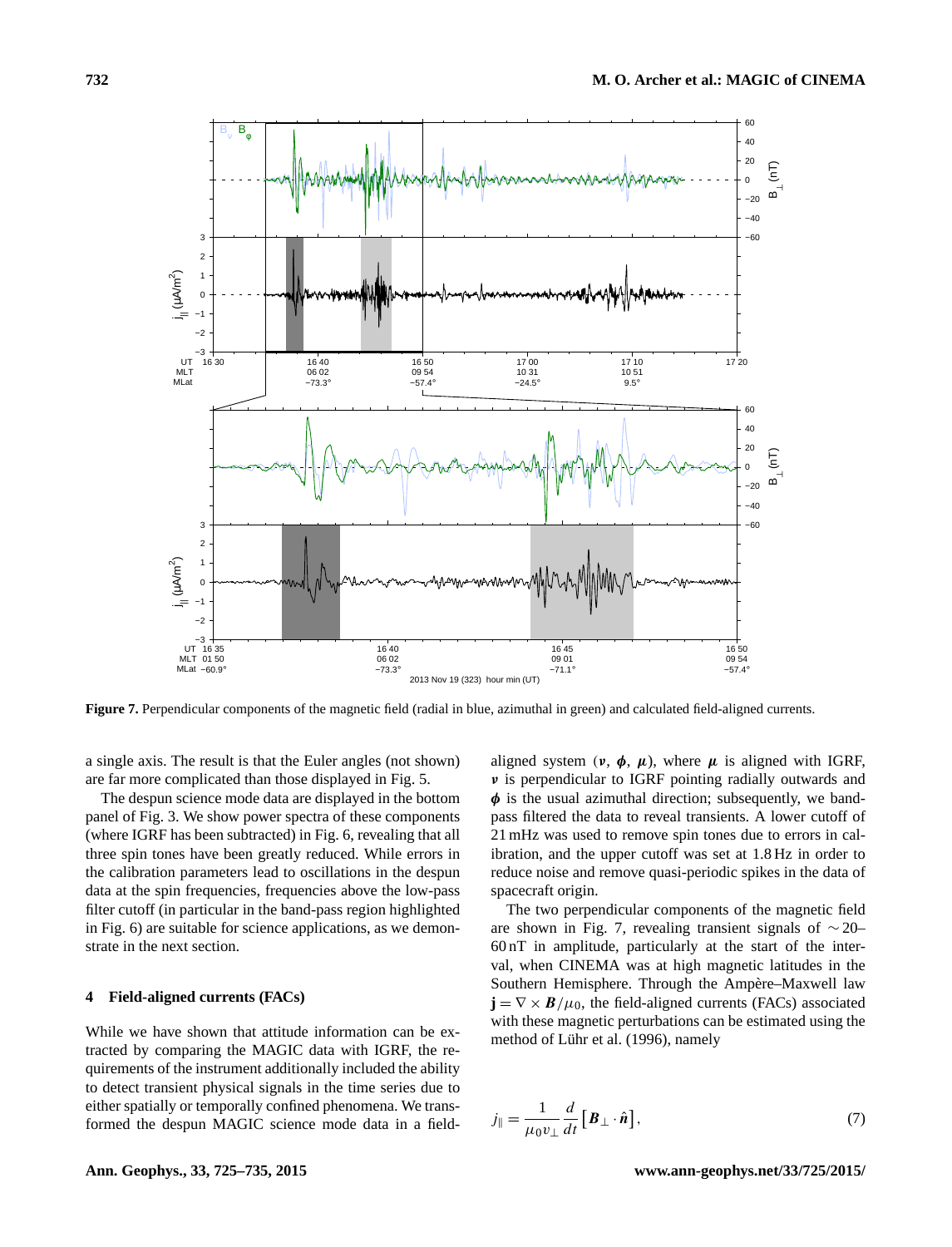<span id="page-8-0"></span>

**Figure 8.** Polar map of the magnetic South Pole in geomagnetic coordinates. CINEMA's trajectory is shown in black, with the two periods of field-aligned currents shown in Fig. [7](#page-7-1) highlighted. Total energy fluxes measured by the DMSP (electrons only) and POES (ions and electrons) within  $\pm 45$  min of the CINEMA crossing are also shown.

where  $v_{\perp}$  is the spacecraft orbital speed perpendicular to IGRF and  $\hat{\mathbf{n}} = \mathbf{\mu} \times \mathbf{v} / |\mathbf{\mu} \times \mathbf{v}|$  is a unit vector perpendicular to both IGRF and the orbital velocity. This method can lead to a factor-of-2 underestimation of the current density due to the finite extent of the (assumed infinite) current sheets [\(Lühr et al.,](#page-10-21) [1996\)](#page-10-21). The calculated FACs are displayed in the second panel of Fig. [7,](#page-7-1) showing currents of up to a few µA m<sup>-2</sup>. We highlight (grey areas) the times of the two periods of FACs between 16:35 and 16:50 UT when CINEMA was traversing the polar cap, where the  $S = \log_{10} j_{\parallel}^2$  parameter (not shown) of [Heilig and Lühr](#page-10-22) [\(2013\)](#page-10-22) was used to identify the boundaries. The FACs are qualitatively similar and of similar amplitude to those determined from CHAMP (Challenging Minisatellite Payload) magnetic field data at the auroral oval [\(Xiong et al.,](#page-10-23) [2014\)](#page-10-23).

To check whether these field-aligned currents are consistent with the location of the auroral oval, we use Total Energy Detector (TED) data from the NOAA POES [\(Evans](#page-10-24) [and Greer,](#page-10-24) [2004\)](#page-10-24) and SSJ/5 precipitating particle sensor data from the DMSP spacecraft. Figure [8](#page-8-0) displays auroral oval crossings of these spacecraft 45 min either side of the FACs observed by CINEMA, where the tracks have been coloured by the observed total energy fluxes. The POES TED instrument measures energy fluxes into the atmosphere of both ions and electrons in the range 50–20 000 eV, whereas for DMSP we display only the electron fluxes in the range 30–30 000 eV from SSJ/5. CINEMA's trajectory is shown as the black lines, and the two periods of field-aligned currents identified in Fig. [7](#page-7-1) are also highlighted. The locations of these FACs are in fairly good agreement with the position of the auroral oval as evidenced from the precipitating particle data; thus, we are confident that MAGIC did indeed detect field-aligned currents at the auroral oval.

A further period of FACs was detected by MAGIC between 17:04:40 and 17:12:20 UT with amplitudes of typically  $\sim$  0.5 µA m<sup>-2</sup>. During this time CINEMA was near the magnetic equator and only a few degrees eastward of the dawn day–night terminator on the ground. Given this location, we suggest that these could be due to equatorial plasma bubbles, the FAC signatures of which have been detected by CHAMP [\(Park et al.,](#page-10-25) [2009\)](#page-10-25), revealing similar amplitudes to those presented here. Unfortunately, there is no independent measurement to confirm this interpretation.

#### **5 Discussion**

In the calibration of the MAGIC data, as presented in Sect. [2,](#page-2-0) we used an attitude-independent method (e.g. [Foster and](#page-10-14) [Elkaim,](#page-10-14) [2008\)](#page-10-14). In the case of attitude mode, this has assumed constant calibration parameters, whereas for science mode we have added a linear temperature dependence (cf. [Brown et al.,](#page-10-3) [2014\)](#page-10-3). [Springmann and Cutler](#page-10-15) [\(2012\)](#page-10-15) also employed attitude-independent calibration to a commercial offthe-shelf PNI Sensor Corporation MicroMag3 vector magnetometer flown on the RAX-1 (Radio Aurora Explorer) Cube-Sat in LEO. They found residuals with IGRF of  $\sim$ 900 nT, larger than those reported here for MAGIC. However, they subsequently allowed for time-varying biases by modelling (through the Biot–Savart law) telemetered spacecraft currents, reducing the RMSD to 174 nT. Such a procedure could be implemented for MAGIC in future flight opportunities as the next step in calibration. Furthermore, following attitude estimation it may be possible to apply attitude-dependent calibration, e.g. by taking into account the induced currents in solar panels due to their illumination.

Our method of attitude estimation (Sect. [3\)](#page-5-0) can be applied to CINEMA only because its tumbling motion is suitably slow. Had CINEMA successfully detumbled and spun up, then the method described here would not have been required since sun sensor data could have been combined with that from MAGIC to uniquely define the spacecraft attitude [\(Vega et al.,](#page-10-9) [2009\)](#page-10-9). On the other hand, more sophisticated methods of magnetometer-only attitude determination do exist [\(Natanson et al.,](#page-10-0) [1990;](#page-10-0) [Searcy and Pernicka,](#page-10-26) [2012\)](#page-10-26). These methods would necessitate further modelling than is possible for CINEMA since they require measures of the spacecraft inertia tensor and any external torques (such as gravity gradients and drags) acting upon it. It is possible that such attitude modelling could be implemented in the future to better constrain spacecraft attitude.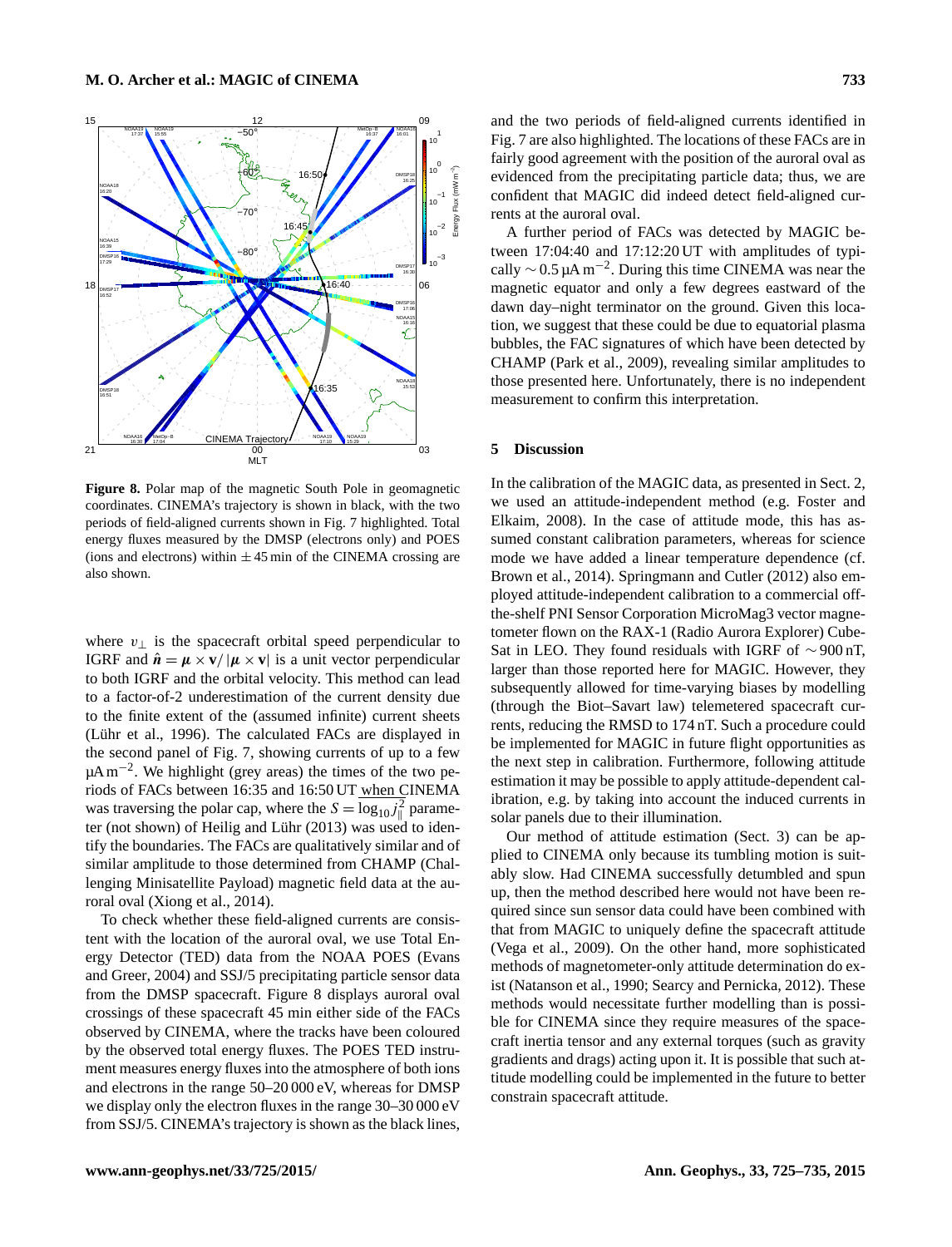At present, the determination of physical signals in the MAGIC data (Sect. [4\)](#page-7-0) is limited by a number of factors since both calibration and attitude are all determined through the magnetometer only. The main limiting factor is the period of CINEMA's rotation, precession and nutation. The cutoff in our filtering is chosen such that the low-pass filter will retain these frequencies, whereas the band-pass filter will reduce them. This serves as a limitation on the timescales (corresponding to equivalent length scales here of ∼ 4–360 km) of the physical signals which can currently be achieved and could in fact be affecting the determined physical signals and corresponding FACs presented here to some degree. It is possible that a further developed attitude model may reduce these effects.

Both the magnetometer-only calibration and attitude estimation methods used here rely on the real physical magnetic field being, on average, well represented by the International Geomagnetic Reference Field (IGRF) (cf. [Maus et al.,](#page-10-18) [2005\)](#page-10-18). While this is certainly the case in low Earth orbit, it is of course not true in general. Nonetheless, AMR sensors similar to MAGIC could be used in other environments, though the methods used to recover accurate magnetic field measurements would have to be tailored to the unique environment and requirements of the instrument.

#### **6 Conclusions**

We have presented the first in-flight science results from MAGIC (MAGnetometer from Imperial College), a novel miniaturised vector DC magnetometer using anisotropic magnetoresistive (AMR) sensors, aboard the CINEMA (CubeSat for Ions, Neutrals, Electrons and MAgnetic fields) spacecraft in low Earth orbit. We have detailed our attitudeindependent (and temperature-dependent, in the case of science mode) calibration procedures, which result in root mean squared deviations in field magnitude from IGRF of 1.95 and 1.23 % respectively for the inboard (in attitude mode) and outboard (science mode) sensors respectively. Such levels of accuracy in the overall magnetic field are certainly sufficient for attitude estimation (cf. [Natanson et al.,](#page-10-0) [1990\)](#page-10-0). Indeed, through the use of magnetometer data only, we estimate CINEMA's attitude to within a few degrees using a simple method, thus characterising the spacecraft's spin, nutation and precession and successfully satisfying the first requirement of the MAGIC instrument.

Furthermore, we have presented evidence that MAGIC is capable of detecting transient physical signals (∼ 20– 60 nT) in addition to simply IGRF, thereby accomplishing the other requirement. These signals were 1 order of magnitude smaller than those detected by the science AMR on the DICE CubeSat during a marginally geomagnetically active period [\(Fish et al.,](#page-10-8) [2014\)](#page-10-8). Indeed, MAGIC has a resolution and noise floor that are 1 order of magnitude superior to those of the DICE SciMag instrument. The determined field-aligned currents observed by MAGIC (∼ 0.5–  $2 \mu A m^{-2}$ ) show qualitative agreement with previous observations from the CHAMP spacecraft [\(Park et al.,](#page-10-25) [2009;](#page-10-25) [Xiong et al.,](#page-10-23) [2014\)](#page-10-23), and those detected at the auroral oval are consistent in location with other available data sets, namely DMSP and POES. Therefore, to our knowledge, MAGIC is the highest-sensitivity vector DC magnetometer flown on a CubeSat to date for which conducting scientific studies is feasible. While AMR sensors cannot achieve the absolute precision of magnetic field measurements at LEO, such as Swarm [\(Friis-Christensen et al.,](#page-10-1) [2006\)](#page-10-1), certain scientific applications do not require such high levels of precision for which sensors similar to MAGIC could play a role. Indeed we have demonstrated that simple methods applied to only the magnetometer data can yield useful scientific results, such as the locations of field-aligned currents, even during geomagnetically quiet times. The relatively low cost of CubeSats offers the possibility in the future of employing a constellation of spacecraft with MAGIC sensors, e.g. for the purposes of space weather monitoring.

*Acknowledgements.* We dedicate this paper to Bob Lin of University of California Berkeley, who sadly passed away soon after CINEMA-1's launch. It was his inspiration, drive and enthusiasm which made the CINEMA mission possible. We also thank Alain Hilgers at ESA/ESTEC for support. The development of the hybrid sensor and flight units has been funded by ESA under the General Support Technology Programme (Contract number 4000106430). M. O. Archer is thankful for funding from STFC grant ST/I505713/1. We thank NOAA for POES and DMSP data.

The topical editor E. Roussos thanks L. B. N. C. Clausen and one anonymous referee for help in evaluating this paper.

#### **References**

- <span id="page-9-0"></span>Acuña, M. H.: Space-based magnetometers, Rev. Sci. Instrum., 73, 3717–3736, doi[:10.1063/1.1510570,](http://dx.doi.org/10.1063/1.1510570) 2002.
- <span id="page-9-4"></span>Alconel, L. N. A., Fox, P., Brown, P., Oddy, T. M., Lucel, E. L., and Carr, C. M.: An initial investigation of the long-term trends in the fluxgate magnetometer (FGM) calibration parameters on the four Cluster spacecraft, Geosci. Instrum. Method. Data Syst., 3, 95–109, doi[:10.5194/gi-3-95-2014,](http://dx.doi.org/10.5194/gi-3-95-2014) 2014.
- <span id="page-9-2"></span>Balogh, A., Dunlop, M. W., Cowley, S. W. H., Southwood, D. J., Thomlinson, J. G., Glassmeier, K.-H., Musmann, G., Lühr, H., Buchert, S., Acuña, M. H., Fairfield, D. H., Slavin, J. A., Riedler, W., Schwingenschuh, K., and Kivelson, M. G.: The Cluster and Phoenix missions, chap. The Cluster magnetic field investigation, Springer Netherlands, 65–91, doi[:10.1007/978-94-011-](http://dx.doi.org/10.1007/978-94-011-5666-0_3) [5666-0\\_3,](http://dx.doi.org/10.1007/978-94-011-5666-0_3) 1997.
- <span id="page-9-1"></span>Baumjohann, W.: Ionospheric and field-aligned current systems in the auroral zone: a concise review, Adv. Space Res., 2, 55–62, doi[:10.1016/0273-1177\(82\)90363-5,](http://dx.doi.org/10.1016/0273-1177(82)90363-5) 1982.
- <span id="page-9-3"></span>Bleier, T. and Dunson, C.: ELF magnetic field monitoring of the San Simeon M6.4 quake from both Quakesat and a ground network, in: Proceedings of the International Workshop on Seismo-Electromagnetics, Tokyo, Japan, 15–17 March, 2005.